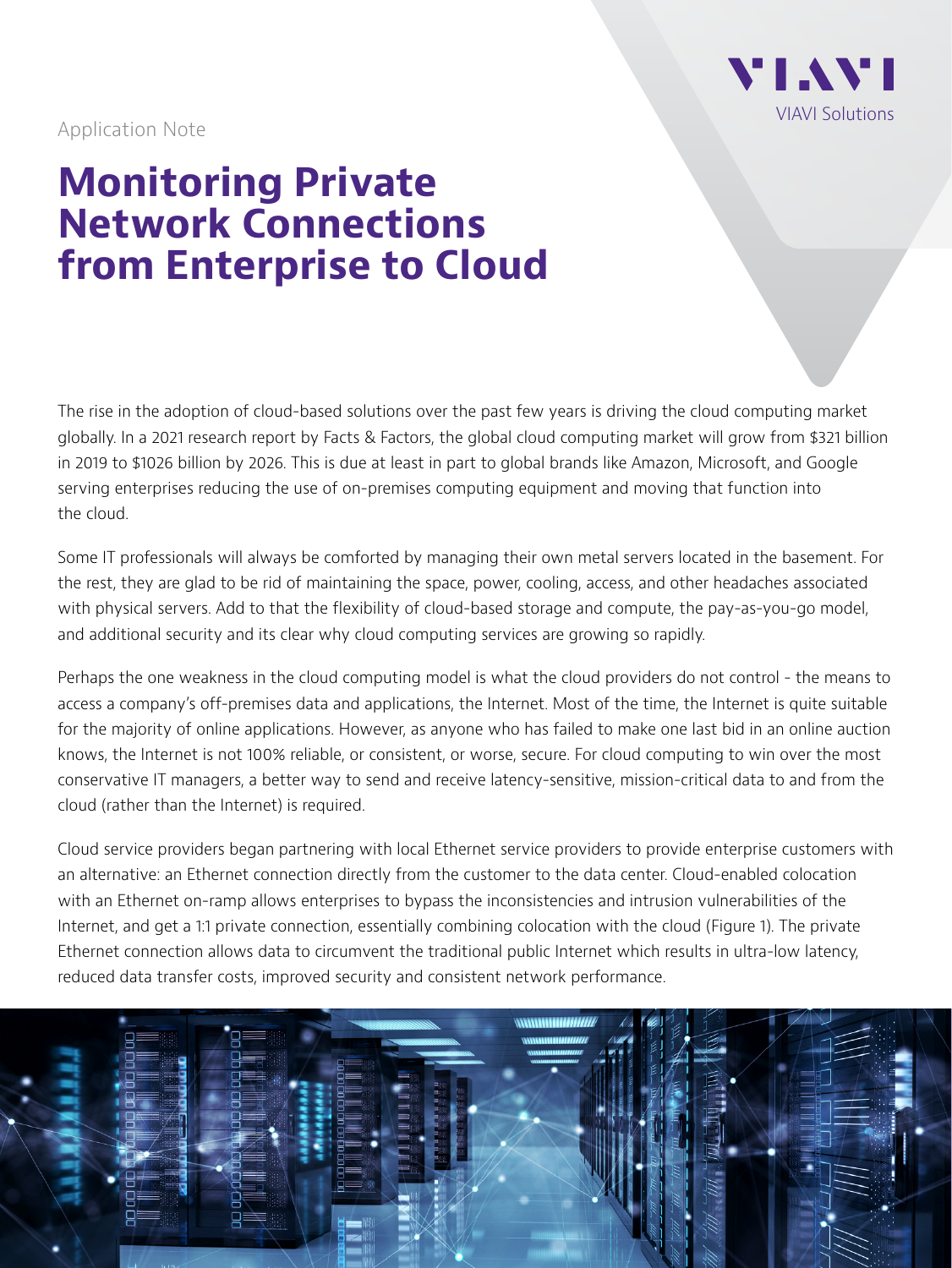

Figure 1. Bypassing the Internet with a direct Ethernet connect to cloud-hosted assets.

## **Problem: Who's Watching the Ethernet?**

Initially, the use of an Ethernet circuit to connect an Enterprise customer with its cloud-based applications and data was a win-win. It made the enterprise happy with better performance and the cloud services provider happy because its customer became stickier, and a better connection made the product better. An Ethernet circuit complimented cloud computing so well that cloud providers began offering Ethernet as part of a bundled offer, as a convenience to its customers and as a recurring revenue stream.

Problems arise in this scenario when the performance of the Ethernet circuit declines. Although Ethernet links are stable, problems still happen. Human error is the cause of most problems including mis-configured VLANs, incorrect throughput parameters input, and IP addressing issues. An area where many service providers do not even test, the TCP/UPD layer, is where web traffic traverses and is frequently the cause of application performance degradation.

Although the cloud provider sells the Ethernet connection and charges the customer, neither one has responsibility for it. The Ethernet circuit is managed by a third party, the network services provider. That local provider likely performed service activation testing when the circuit was installed but may not proactively test the circuit after it was successfully installed. If a fiber is cut, alarms will be triggered at the service provider's NOC, but outside of that service degradation is often left to end-users to identify.

When the cloud provider's enterprise customer first notices a degradation of service, it will call the cloud provider (as they are the customer of record for the Ethernet). The cloud provider then places a trouble ticket with telco/ cable company. By that time, many hours might have passed resulting in unsatisfied end-users, and maybe even a loss of revenue.

## **Solution: Proactive Testing of the Customer Network**

A better scenario is the cloud provider proactively testing the Ethernet circuit provided for the enterprise customer. With standards-based testing applied to those customer circuits, the cloud provider will get instant information regarding the nature of the service degradation, the severity of it, and diagnostic information that could possibly lead to a fix before the hassle of opening a trouble ticket with the service provider.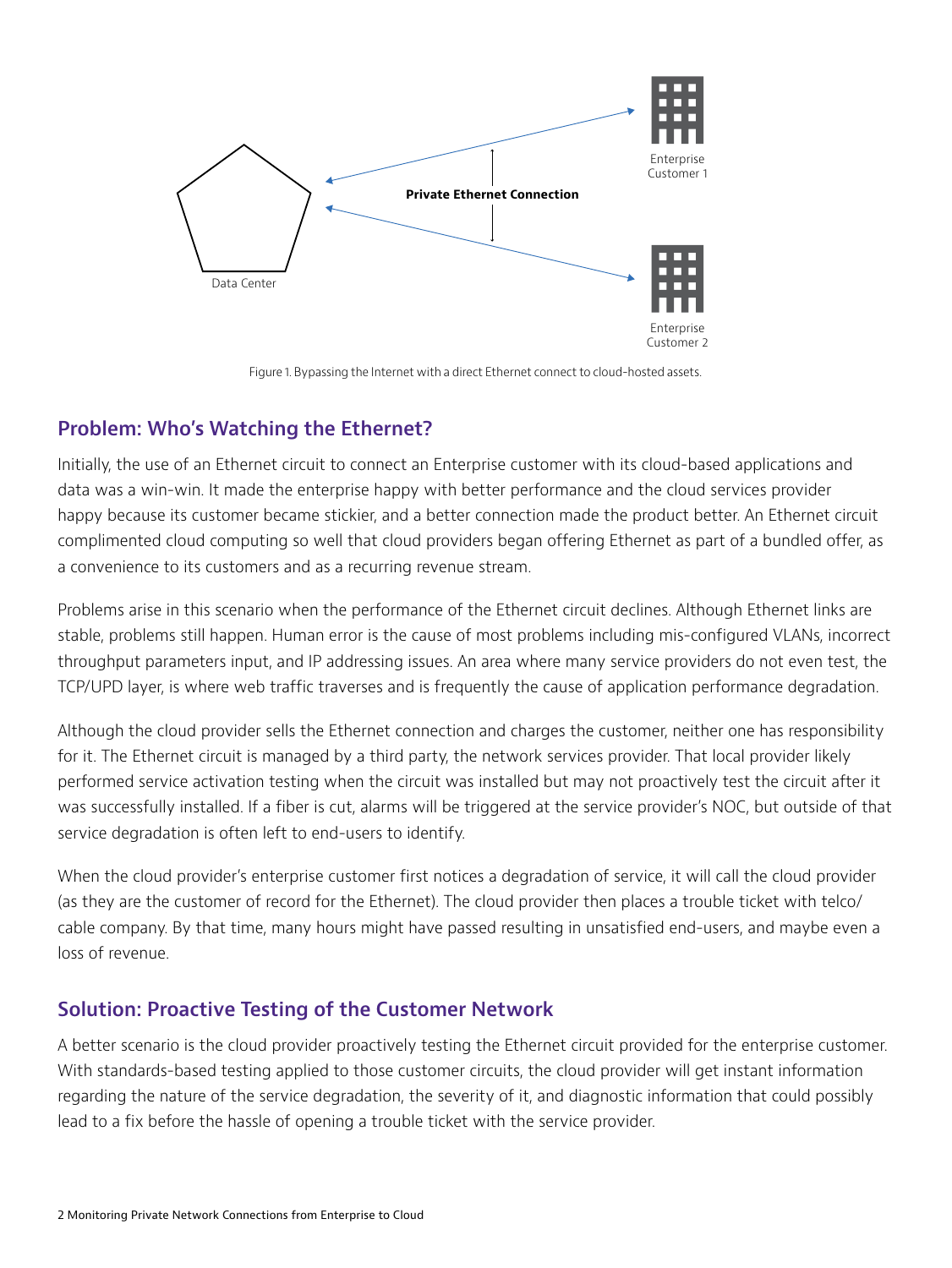

Figure 2. Throughput testing and monitoring Ethernet circuits.

There are two primary ways to check the transmission health of the customer Ethernet circuits; with continuous monitoring via Two-Way Active Monitoring Protocol (TWAMP) and/or standards-based throughput testing, like Y.1564 (see Figure 2). There are pros and cons to each, so the choice will depend on the goals of the cloud provider and/or enterprise customer.

For example, while TWAMP is constantly sending test packets through the circuit under test, it does take up a small portion of the circuit's transmission capacity. If the cloud provider is comfortable with that trade-off, then TWAMP is an excellent tool to continuously check connectivity and latency. TWAMP is not, however, a throughput test.

To test the full capacity of a circuit's throughput and round-trip delay, then a Y.1564 or RFC 2544 test is needed. The drawback is that because those protocols are testing the full bandwidth of a network segment, no customer or production traffic can be transmitted at the same time. Consequently, throughput tests must be scheduled during off hours so as not interfere with a customer's operations. Ideally, the test system could first check the circuit for any live traffic present before starting a throughput test sequence.

## **The VIAVI Solution: Fusion**

To address the need for both proactive and timed monitoring of Ethernet circuits, VIAVI offers Fusion. Fusion is the premier product in the VIAVI NITRO Transport platform, which addresses the challenges of test and measurement for new virtual and hybrid networks. Fusion provides the user with a virtual service activation and performance management tool set, designed on industry standards, that deliver accurate test results on which managers and engineers can depend.

At the circuit's initial installation, Fusion users should run a full throughput test to simply confirm that it's working properly, but also to establish a performance baseline to which all subsequent throughput tests can be compared. It is the circuit's birth certificate, essentially. Fusion can then monitor network performance and verify Service Level Agreements in both virtual and physical networks.